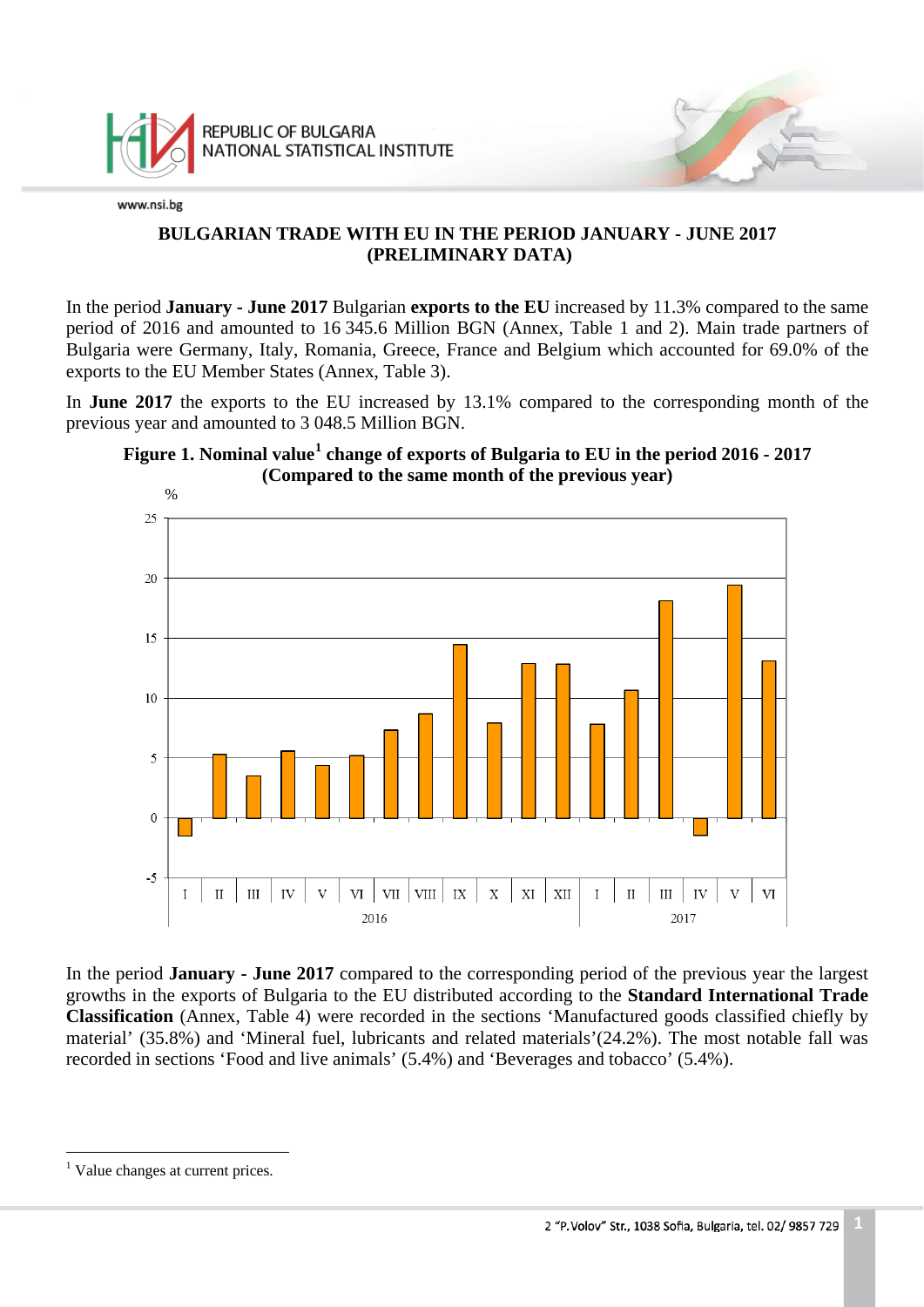

Bulgarian **imports from the EU** in the period **January - June 2017** increased by 12.2% compared to the same period of 2016 and added up to 18 067.5 Million BGN at CIF prices (Annex, Tables 1 and 2). The largest amounts were reported for the goods imported from Germany, Italy, Romania, Spain and Greece (Annex, Table 3).

In **June 2017** the Bulgarian imports from the EU Member States grew by 7.6% compared to the corresponding month of the previous year and amounted to 3 122.5 Million BGN.



# **Figure 2. Nominal value[1](#page-0-1) change of imports of Bulgaria from EU in the period 2016 - 2017 (Compared to the same month of the previous year)**

In the period **January - June 2017** compared to the corresponding period of 2016 the largest growth in imports from the EU distributed according to the **Standard International Trade Classification** were reported in the sections 'Crude materials, inedible (except fuel)' (58.5%) and 'Mineral fuel, lubricants and related materials' (57.6%) while fall was observed only in section 'Beverages and tobacco' (3.4%).

The **foreign trade balance** of Bulgaria **(export FOB - import CIF) with** the **EU** in the period **January - June 2017** was negative and added up to 1 721.9 Million BGN (Annex, Table 1). At FOB/FOB prices (after elimination of transport and insurance costs on imports) the trade balance was also negative and amounted to 857.9 Million BGN.

 $\frac{1}{\sqrt{2}}$ <sup>1</sup> Value changes at current prices.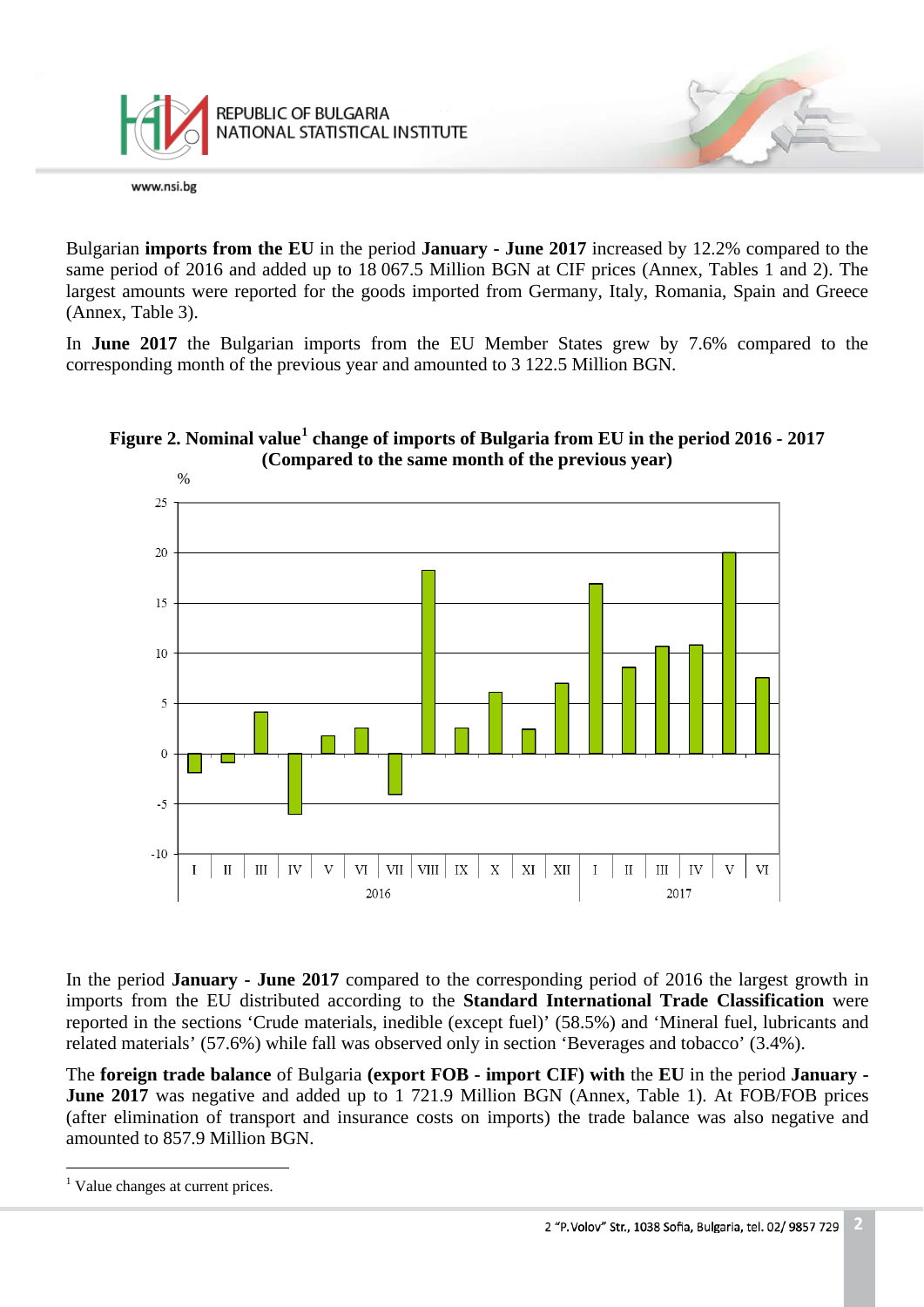



**Annex**

# **Exports, imports and trade balance of Bulgaria in the period January - June 2016 and 20171 by months Table 1**

|                                 |                      |           |               |                      |           |        |                                    |           |               |                         |           |               |                                      |           | (Million BGN) |
|---------------------------------|----------------------|-----------|---------------|----------------------|-----------|--------|------------------------------------|-----------|---------------|-------------------------|-----------|---------------|--------------------------------------|-----------|---------------|
|                                 | <b>Exports - FOB</b> |           |               | <b>Imports - CIF</b> |           |        | <b>Imports - <math>FOB2</math></b> |           |               | Trade balance - FOB/CIF |           |               | Trade balance - FOB/FOB <sup>2</sup> |           |               |
| <b>Months/Periods</b>           | <b>Total</b>         | <b>EU</b> | <b>Non EU</b> | Total                | <b>EU</b> | Non EU | Total                              | <b>EU</b> | <b>Non EU</b> | Total                   | <b>EU</b> | <b>Non EU</b> | <b>Total</b>                         | <b>EU</b> | <b>Non EU</b> |
| I.2016                          | 3411.3               | 2261.2    | 1150.1        | 3501.5               | 2267.8    | 1233.7 | 3271.4                             | 2121.9    | 1149.5        | $-90.2$                 | $-6.6$    | $-83.6$       | 139.9                                | 139.3     | 0.6           |
| II.2016                         | 3471.9               | 2286.8    | 1185.1        | 3850.2               | 2601.3    | 1248.9 | 3613.4                             | 2453.9    | 1159.5        | $-378.3$                | $-314.5$  | $-63.8$       | $-141.5$                             | $-167.1$  | 25.6          |
| III.2016                        | 3665.4               | 2507.8    | 1157.6        | 4237.1               | 3005.8    | 1231.3 | 3971.8                             | 2825.6    | 1146.2        | $-571.7$                | $-498.0$  | $-73.7$       | $-306.4$                             | $-317.8$  | 11.4          |
| I - III.2016                    | 10548.6              | 7055.8    | 3492.8        | 11588.8              | 7874.9    | 3713.9 | 10856.6                            | 7401.4    | 3455.2        | $-1040.2$               | $-819.1$  | $-221.1$      | $-308.0$                             | $-345.6$  | 37.6          |
| IV.2016                         | 3744.0               | 2537.4    | 1206.6        | 4021.8               | 2694.4    | 1327.4 | 3782.7                             | 2547.3    | 1235.4        | $-277.8$                | $-157.0$  | $-120.8$      | $-38.7$                              | $-9.9$    | $-28.8$       |
| V.2016                          | 3618.9               | 2397.6    | 1221.3        | 4096.9               | 2629.0    | 1467.9 | 3844.0                             | 2481.4    | 1362.6        | $-478.0$                | $-231.4$  | $-246.6$      | $-225.1$                             | $-83.8$   | $-141.3$      |
| VI.2016                         | 4068.4               | 2695.3    | 1373.1        | 4318.7               | 2902.4    | 1416.3 | 4050.8                             | 2733.3    | 1317.5        | $-250.3$                | $-207.1$  | $-43.2$       | 17.6                                 | $-38.0$   | 55.6          |
| <b>IV</b> - VI.2016             | 11431.3              | 7630.3    | <b>3801.0</b> | 12437.4              | 8225.8    | 4211.6 | 11677.5                            | 7762.0    | 3915.5        | $-1006.1$               | $-595.5$  | $-410.6$      | $-246.2$                             | $-131.7$  | $-114.5$      |
| I - VI.2016   21979.9           |                      | 14686.1   | 7293.8        | 24026.2              | 16100.7   | 7925.5 | 22534.1                            | 15163.4   | 7370.7        | $-2046.3$               | $-1414.6$ | $-631.7$      | $-554.2$                             | $-477.3$  | $-76.9$       |
|                                 |                      |           |               |                      |           |        |                                    |           |               |                         |           |               |                                      |           |               |
| I.2017                          | 3750.6               | 2438.5    | 1312.1        | 4229.9               | 2652.1    | 1577.8 | 4016.9                             | 2518.7    | 1498.2        | $-479.3$                | $-213.6$  | $-265.7$      | $-266.3$                             | $-80.2$   | $-186.1$      |
| II.2017                         | 4050.5               | 2530.3    | 1520.2        | 4432.6               | 2824.5    | 1608.1 | 4213.6                             | 2686.1    | 1527.5        | $-382.1$                | $-294.2$  | $-87.9$       | $-163.1$                             | $-155.8$  | $-7.3$        |
| III.2017                        | 4374.1               | 2962.9    | 1411.2        | 5304.1               | 3327.8    | 1976.3 | 5048.2                             | 3173.5    | 1874.7        | $-930.0$                | $-364.9$  | $-565.1$      | $-674.1$                             | $-210.6$  | $-463.5$      |
| $I - III.2017$                  | 12175.2              | 7931.7    | 4243.5        | 13966.6              | 8804.4    | 5162.2 | 13278.7                            | 8378.3    | 4900.4        | $-1791.4$               | $-872.7$  | $-918.7$      | $-1103.5$                            | -446.6    | $-656.9$      |
| IV.2017                         | 3911.6               | 2501.5    | 1410.1        | 4691.8               | 2985.1    | 1706.7 | 4466.5                             | 2842.3    | 1624.2        | $-780.2$                | $-483.6$  | $-296.6$      | $-554.9$                             | $-340.8$  | $-214.1$      |
| V.2017                          | 4460.0               | 2863.9    | 1596.1        | 4937.6               | 3155.5    | 1782.1 | 4705.0                             | 3007.0    | 1698.0        | $-477.6$                | $-291.6$  | $-186.0$      | $-245.0$                             | $-143.1$  | $-101.9$      |
| VI.2017                         | 4621.0               | 3048.5    | 1572.5        | 4901.4               | 3122.5    | 1778.9 | 4670.3                             | 2975.9    | 1694.4        | $-280.4$                | $-74.0$   | $-206.4$      | $-49.3$                              | 72.6      | $-121.9$      |
| <b>IV - VI.2017</b>             | 12992.6              | 8413.9    | 4578.7        | 14530.8              | 9263.1    | 5267.7 | 13841.8                            | 8825.2    | 5016.6        | $-1538.2$               | $-849.2$  | $-689.0$      | $-849.2$                             | $-411.3$  | $-437.9$      |
| I - VI.2017   25167.8   16345.6 |                      |           |               | 8822.2 28497.4       | 18067.5   |        | 10429.9   27120.5   17203.5        |           | 9917.0        | $-3329.6$               | $-1721.9$ | $-1607.7$     | $-1952.7$                            | $-857.9$  | $-1094.8$     |

<sup>1</sup> Data are preliminary as of 12-th September 2017.

<sup>&</sup>lt;sup>2</sup> By data of BNB for the transport costs.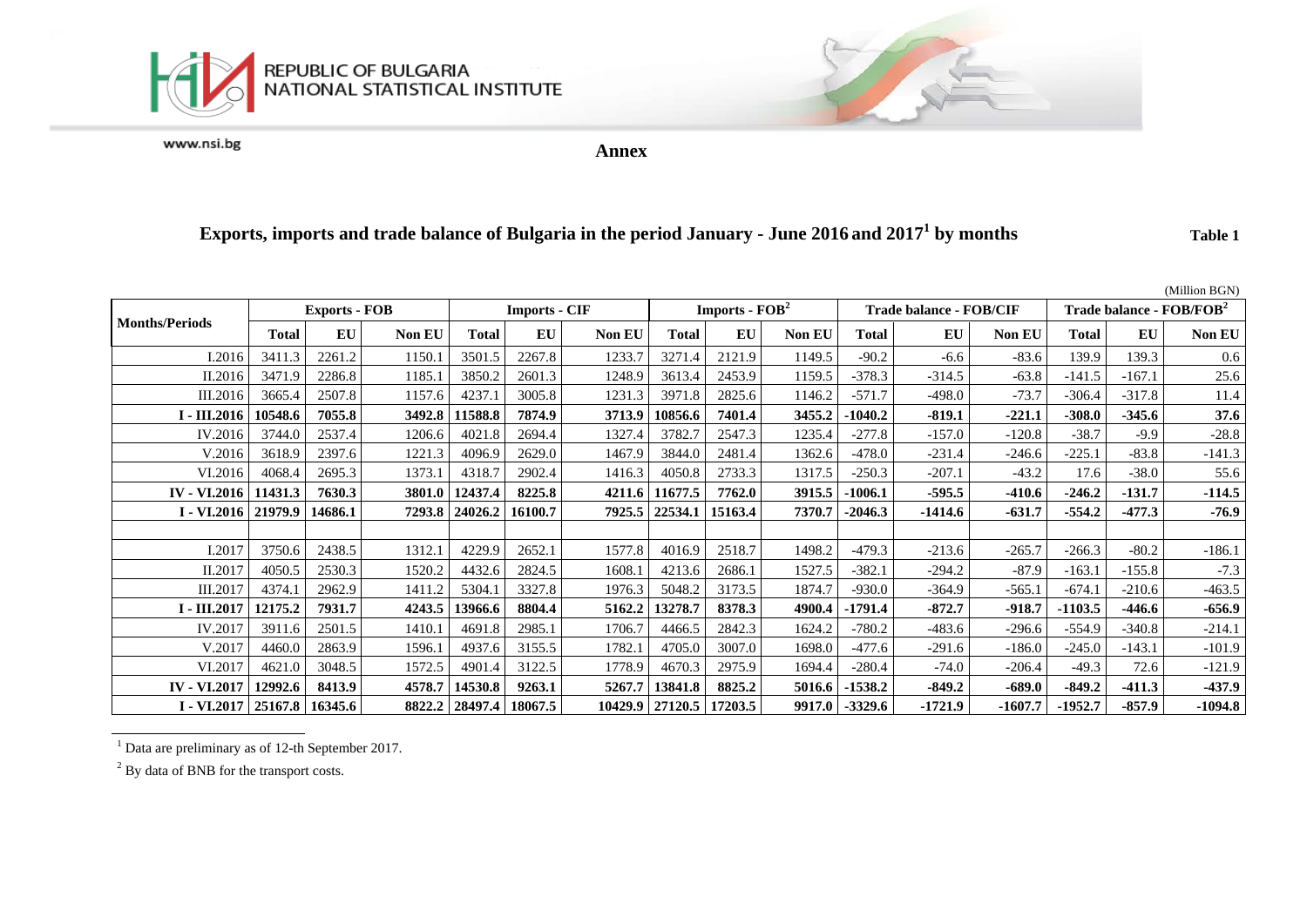



**Table 2**

# **Value changes of exports and imports of Bulgaria in the period January - June 20171 compared to the same month of the previous year**

|                       |              |                      |               |              |                      |               |                      |      | (Per cent)    |  |
|-----------------------|--------------|----------------------|---------------|--------------|----------------------|---------------|----------------------|------|---------------|--|
| <b>Months/Periods</b> |              | <b>Exports - FOB</b> |               |              | <b>Imports - CIF</b> |               | <b>Imports - FOB</b> |      |               |  |
|                       | <b>Total</b> | EU                   | <b>Non EU</b> | <b>Total</b> | EU                   | <b>Non EU</b> | <b>Total</b>         | EU   | <b>Non EU</b> |  |
|                       | 9.9          | 7.8                  | 14.1          | 20.8         | 16.9                 | 27.9          | 22.8                 | 18.7 | 30.3          |  |
| П                     | 16.7         | 10.6                 | 28.3          | 15.1         | 8.6                  | 28.8          | 16.6                 | 9.5  | 31.7          |  |
| Ш                     | 19.3         | 18.1                 | 21.9          | 25.2         | 10.7                 | 60.5          | 27.1                 | 12.3 | 63.6          |  |
| $I - III$             | 15.4         | 12.4                 | 21.5          | 20.5         | 11.8                 | <b>39.0</b>   | 22.3                 | 13.2 | 41.8          |  |
| IV                    | 4.5          | $-1.4$               | 16.9          | 16.7         | 10.8                 | 28.6          | 18.1                 | 11.6 | 31.5          |  |
| V                     | 23.2         | 19.4                 | 30.7          | 20.5         | 20.0                 | 21.4          | 22.4                 | 21.2 | 24.6          |  |
| VI                    | 13.6         | 13.1                 | 14.5          | 13.5         | 7.6                  | 25.6          | 15.3                 | 8.9  | 28.6          |  |
| $IV - VI$             | 13.7         | 10.3                 | 20.5          | 16.8         | 12.6                 | 25.1          | 18.5                 | 13.7 | 28.1          |  |
| $I - VI$              | 14.5         | 11.3                 | 21.0          | 18.6         | 12.2                 | 31.6          | 20.4                 | 13.5 | 34.5          |  |

<sup>1</sup> Data are preliminary as of 12-th September 2017.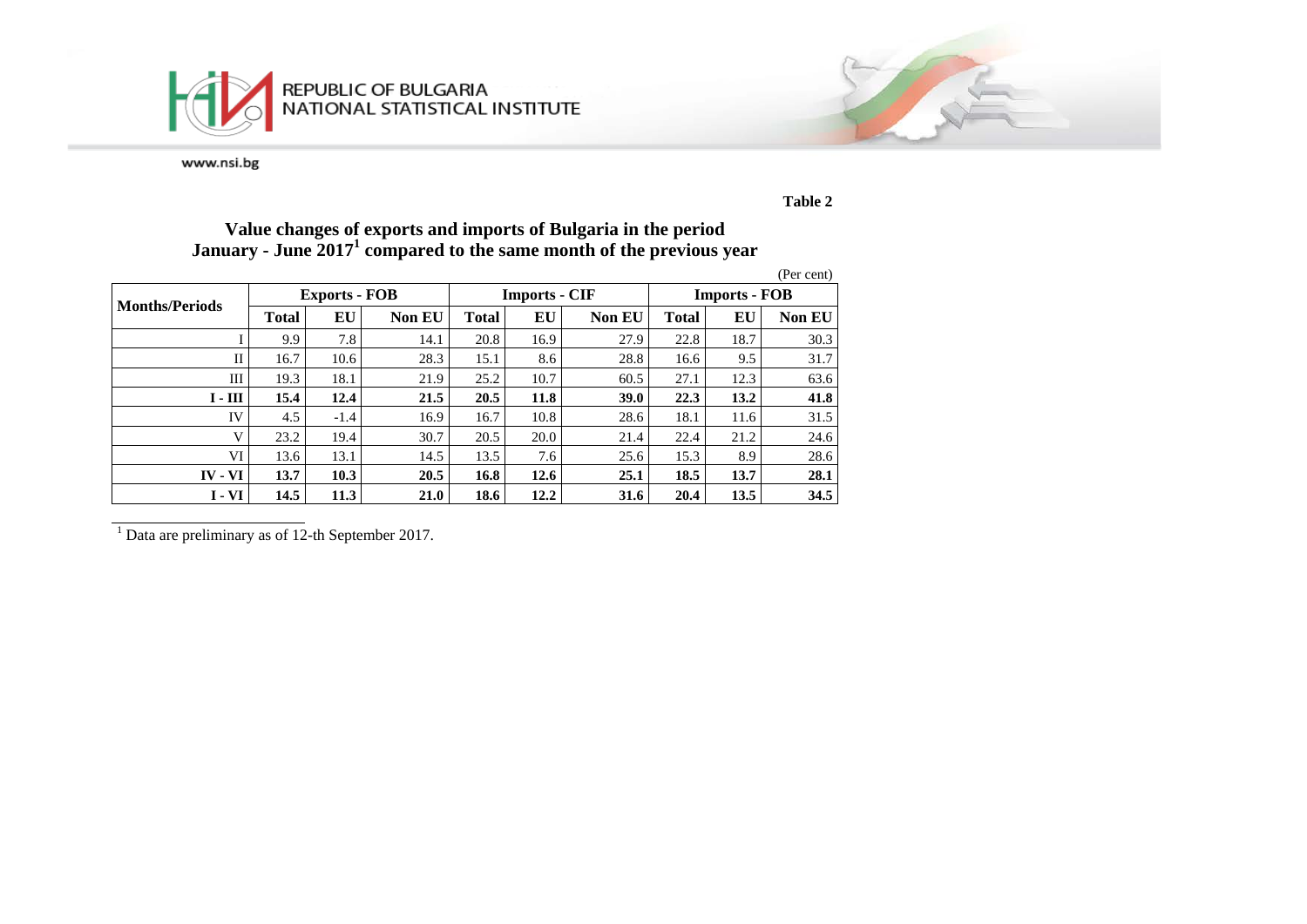

## **Table 3**

# Exports, imports and trade balance by groups of countries and main partner countries<sup>1</sup> of Bulgaria **in the period January - June 2016 and 2017<sup>2</sup>**

|                                |                    | <b>Exports - FOB</b> |                                                         |                    | <b>Imports - CIF</b> | Trade balance -<br><b>FOB/CIF</b>                          |                    |           |
|--------------------------------|--------------------|----------------------|---------------------------------------------------------|--------------------|----------------------|------------------------------------------------------------|--------------------|-----------|
| <b>Countries and groups of</b> | 2016               | 2017                 | <b>Change</b><br>compared                               | 2016               | 2017                 | <b>Change</b><br>compared                                  | 2016               | 2017      |
| countries                      | <b>Million BGN</b> |                      | to the same<br>period of<br>the<br>previous<br>year - % | <b>Million BGN</b> |                      | to the same<br>period of<br>the<br>previous<br>year - $\%$ | <b>Million BGN</b> |           |
| <b>Total</b>                   | 21979.9<br>25167.8 |                      | 14.5                                                    | 24026.2            | 28497.4              | 18.6                                                       | $-2046.3$          | $-3329.6$ |
| EU                             | 14686.1            | 16345.6              | 11.3                                                    | 16100.7            | 18067.5              | 12.2                                                       | $-1414.6$          | $-1721.9$ |
| Austria                        | 424.7              | 494.1                | 16.3                                                    | 706.2              | 698.9                | $-1.0$                                                     | $-281.5$           | $-204.8$  |
| Belgium                        | 476.3              | 949.8                | 99.4                                                    | 573.6              | 599.6                | 4.5                                                        | $-97.3$            | 350.2     |
| Croatia                        | 107.3              | 103.8                | $-3.3$                                                  | 62.1               | 75.2                 | 21.1                                                       | 45.2               | 28.6      |
| Cyprus                         | 76.8               | 70.8                 | $-7.8$                                                  | 24.5               | 35.3                 | 44.1                                                       | 52.3               | 35.5      |
| <b>Czech Republic</b>          | 354.9              | 513.3                | 44.6                                                    | 517.4              | 614.8                | 18.8                                                       | $-162.5$           | $-101.5$  |
| Denmark                        | 132.5              | 155.9                | 17.7                                                    | 120.8              | 133.2                | 10.3                                                       | 11.7               | 22.7      |
| Estonia                        | 21.6               | 25.6                 | 18.5                                                    | 13.0               | 19.9                 | 53.1                                                       | 8.6                | 5.7       |
| Finland                        | 37.7               | 38.2                 | 1.3                                                     | 67.9               | 51.5                 | $-24.2$                                                    | $-30.2$            | $-13.3$   |
| France                         | 1003.4             | 1030.2               | 2.7                                                     | 829.1              | 837.6                | 1.0                                                        | 174.3              | 192.6     |
| Germany                        | 2912.2             | 3488.0               | 19.8                                                    | 3238.5             | 3459.7               | 6.8                                                        | $-326.3$           | 28.3      |
| Greece                         | 1524.8             | 1618.2               | 6.1                                                     | 1124.1             | 1251.9               | 11.4                                                       | 400.7              | 366.3     |
| Hungary                        | 382.7              | 437.9                | 14.4                                                    | 955.7              | 1011.2               | 5.8                                                        | $-573.0$           | $-573.3$  |
| Ireland                        | 25.7               | 41.2                 | 60.3                                                    | 83.3               | 108.4                | 30.1                                                       | $-57.6$            | $-67.2$   |
| Italy                          | 2220.7             | 2184.7               | $-1.6$                                                  | 2047.7             | 2162.6               | 5.6                                                        | 173.0              | 22.1      |
| Latvia                         | 29.1               | 27.8                 | $-4.5$                                                  | 27.0               | 40.7                 | 50.7                                                       | 2.1                | $-12.9$   |
| Lithuania                      | 49.1               | 66.6                 | 35.6                                                    | 35.3               | 42.2                 | 19.5                                                       | 13.8               | 24.4      |
| Luxembourg                     | 4.4                | 8.3                  | 88.6                                                    | 86.5               | 101.6                | 17.5                                                       | $-82.1$            | $-93.3$   |
| Malta                          | 53.0               | 20.5                 | $-61.3$                                                 | 18.1               | 12.6                 | $-30.4$                                                    | 34.9               | 7.9       |
| Netherlands                    | 555.8              | 613.1                | 10.3                                                    | 875.6              | 1009.1               | 15.2                                                       | $-319.8$           | $-396.0$  |
| Poland                         | 510.7              | 614.3                | 20.3                                                    | 896.8              | 1023.4               | 14.1                                                       | $-386.1$           | $-409.1$  |
| Portugal                       | 107.7              | 81.3                 | $-24.5$                                                 | 46.1               | 56.4                 | 22.3                                                       | 61.6               | 24.9      |
| Romania                        | 1935.1             | 2014.9               | 4.1                                                     | 1641.2             | 2055.0               | 25.2                                                       | 293.9              | $-40.1$   |
| Slovakia                       | 157.5              | 186.8                | 18.6                                                    | 340.2              | 364.5                | 7.1                                                        | $-182.7$           | $-177.7$  |
| Slovenia                       | 195.6              | 181.2                | $-7.4$                                                  | 200.6              | 206.0                | 2.7                                                        | $-5.0$             | $-24.8$   |
| Spain                          | 498.6              | 446.7                | $-10.4$                                                 | 833.4              | 1347.9               | 61.7                                                       | $-334.8$           | $-901.2$  |
| Sweden                         | 163.4              | 207.9                | 27.2                                                    | 151.0              | 189.6                | 25.6                                                       | 12.4               | 18.3      |
| United Kingdom                 | 557.1              | 613.8                | 10.2                                                    | 481.3              | 469.8                | $-2.4$                                                     | 75.8               | 144.0     |
| Not specified                  | 167.7              | 110.7                | $-34.0$                                                 | 103.7              | 88.9                 | $-14.3$                                                    | 64.0               | 21.8      |

<sup>1</sup> Partner country:

- In case of exports (or dispatches) is the country (or Member State) of final destination of the goods.

- In case of imports (or arrivals) is the country (or Member State) of consignment of the goods. <sup>2</sup> Data are preliminary as of 12-th September 2017.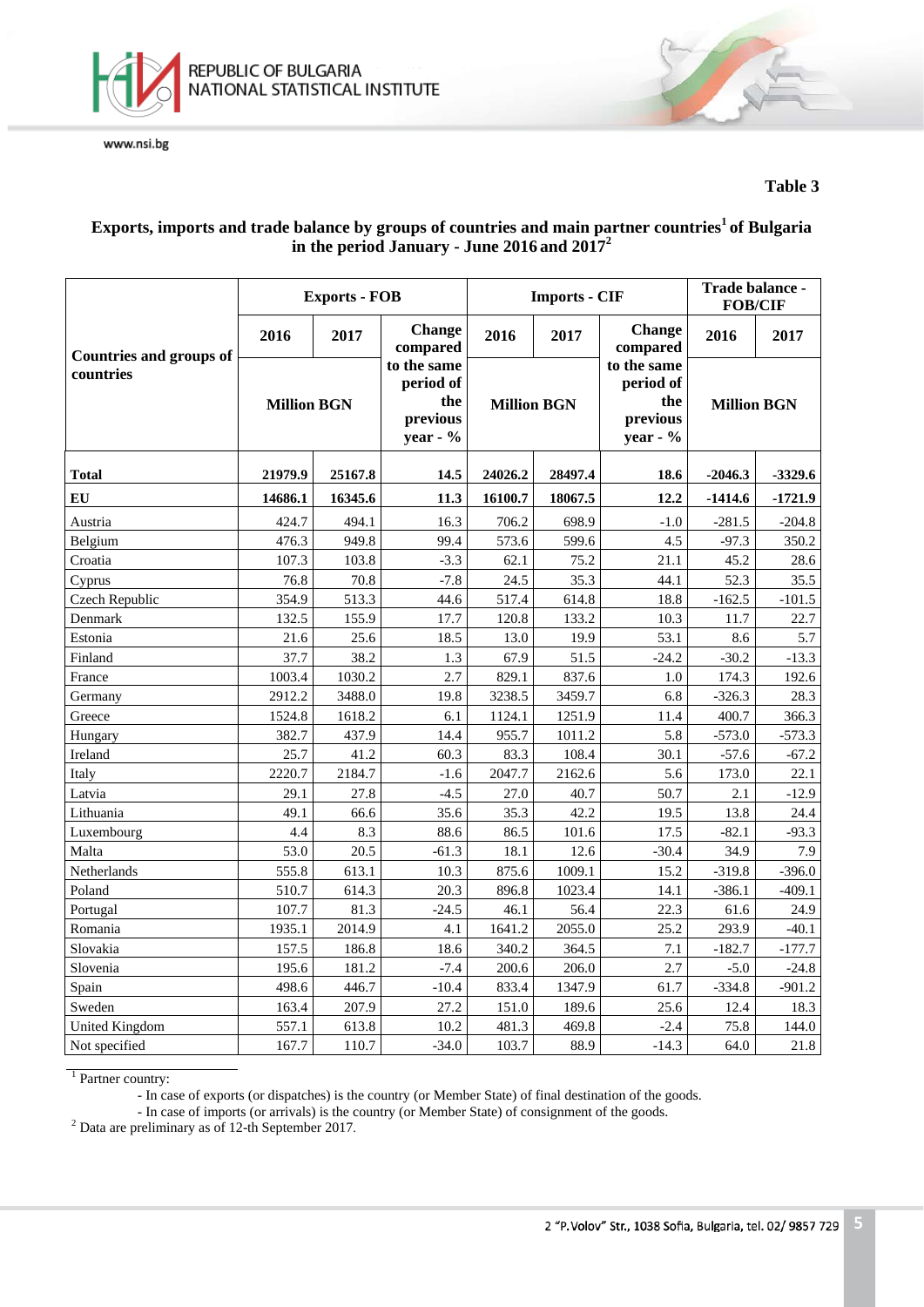

#### **Table 3**

## **Exports, imports and trade balance by groups of countries and main partner countries1 of Bulgaria in the period January - June 2016 and 2017<sup>2</sup>**

|                                |                    | <b>Exports - FOB</b> |                                                            |                    | <b>Imports - CIF</b> |                                                            | Trade balance -<br><b>FOB/CIF</b> |           |
|--------------------------------|--------------------|----------------------|------------------------------------------------------------|--------------------|----------------------|------------------------------------------------------------|-----------------------------------|-----------|
| <b>Countries and groups of</b> | 2016               | 2017                 | <b>Change</b><br>compared                                  | 2016               | 2017                 | <b>Change</b><br>compared                                  | 2016                              | 2017      |
| countries                      | <b>Million BGN</b> |                      | to the same<br>period of<br>the<br>previous<br>year - $\%$ | <b>Million BGN</b> |                      | to the same<br>period of<br>the<br>previous<br>year - $\%$ | <b>Million BGN</b>                |           |
| <b>Non EU countries</b>        | 7293.8             | 8822.2               | 21.0                                                       | 7925.5             | 10429.9              | 31.6                                                       | $-631.7$                          | $-1607.7$ |
| CIS <sup>3</sup>               | 574.2              | 858.8                | 49.6                                                       | 2645.7             | 3358.5               | 26.9                                                       | $-2071.5$                         | $-2499.7$ |
| of which:                      |                    |                      |                                                            |                    |                      |                                                            |                                   |           |
| Kazakhstan                     | 17.5               | 20.2                 | 15.4                                                       | 17.0               | 18.9                 | 11.2                                                       | 0.5                               | 1.3       |
| <b>Russian Federation</b>      | 328.4              | 585.2                | 78.2                                                       | 2163.9             | 2858.8               | 32.1                                                       | $-1835.5$                         | $-2273.6$ |
| Ukraine                        | 111.5              | 119.1                | 6.8                                                        | 385.5              | 378.4                | $-1.8$                                                     | $-274.0$                          | $-259.3$  |
| OECD <sup>4</sup>              | 2608.9             | 2841.9               | 8.9                                                        | 2241.0             | 2643.5               | 18.0                                                       | 367.9                             | 198.4     |
| of which:                      |                    |                      |                                                            |                    |                      |                                                            |                                   |           |
| Canada                         | 47.6               | 39.0                 | $-18.1$                                                    | 36.6               | 56.8                 | 55.2                                                       | 11.0                              | $-17.8$   |
| Israel                         | 69.3               | 64.0                 | $-7.6$                                                     | 58.5               | 43.5                 | $-25.6$                                                    | 10.8                              | 20.5      |
| Japan                          | 36.5               | 33.3                 | $-8.8$                                                     | 96.4               | 96.7                 | 0.3                                                        | $-59.9$                           | $-63.4$   |
| Korea, Republic of             | 57.1               | 33.6                 | $-41.2$                                                    | 118.9              | 103.3                | $-13.1$                                                    | $-61.8$                           | $-69.7$   |
| Turkey                         | 1839.8             | 2143.0               | 16.5                                                       | 1462.7             | 1804.5               | 23.4                                                       | 377.1                             | 338.5     |
| <b>United States</b>           | 334.6              | 309.9                | $-7.4$                                                     | 218.5              | 253.0                | 15.8                                                       | 116.1                             | 56.9      |
| $EFTA^5$                       | 163.7              | 149.4                | $-8.7$                                                     | 217.8              | 230.3                | 5.7                                                        | $-54.1$                           | $-80.9$   |
| of which:                      |                    |                      |                                                            |                    |                      |                                                            |                                   |           |
| Norway                         | 33.0               | 31.8                 | $-3.6$                                                     | 25.3               | 35.3                 | 39.5                                                       | 7.7                               | $-3.5$    |
| Switzerland                    | 128.9              | 115.9                | $-10.1$                                                    | 190.6              | 192.5                | 1.0                                                        | $-61.7$                           | $-76.6$   |

<sup>1</sup> Partner country:

- In case of exports (or dispatches) is the country (or Member State) of final destination of the goods.

- In case of imports (or arrivals) is the country (or Member State) of consignment of the goods.

<sup>2</sup> Data are preliminary as of 12-th September 2017.<br><sup>3</sup> CIS includes: Azerbaijan; Armenia; Belarus; Kazakhstan; Kyrgyz Republic; Moldova, Republic of; Russian Federation; Tajikistan; Turkmenistan; Uzbekistan and Ukraine.

<sup>4</sup> OECD includes: Australia; Virgin Islands (US); United States; Iceland; Canada; Mexico; New Zealand; Norway; Korea, Republic of; Turkey; Switzerland; Japan; Israel and Chile.

<sup>5</sup> EFTA includes: Norway; Switzerland; Iceland and Liechtenstein.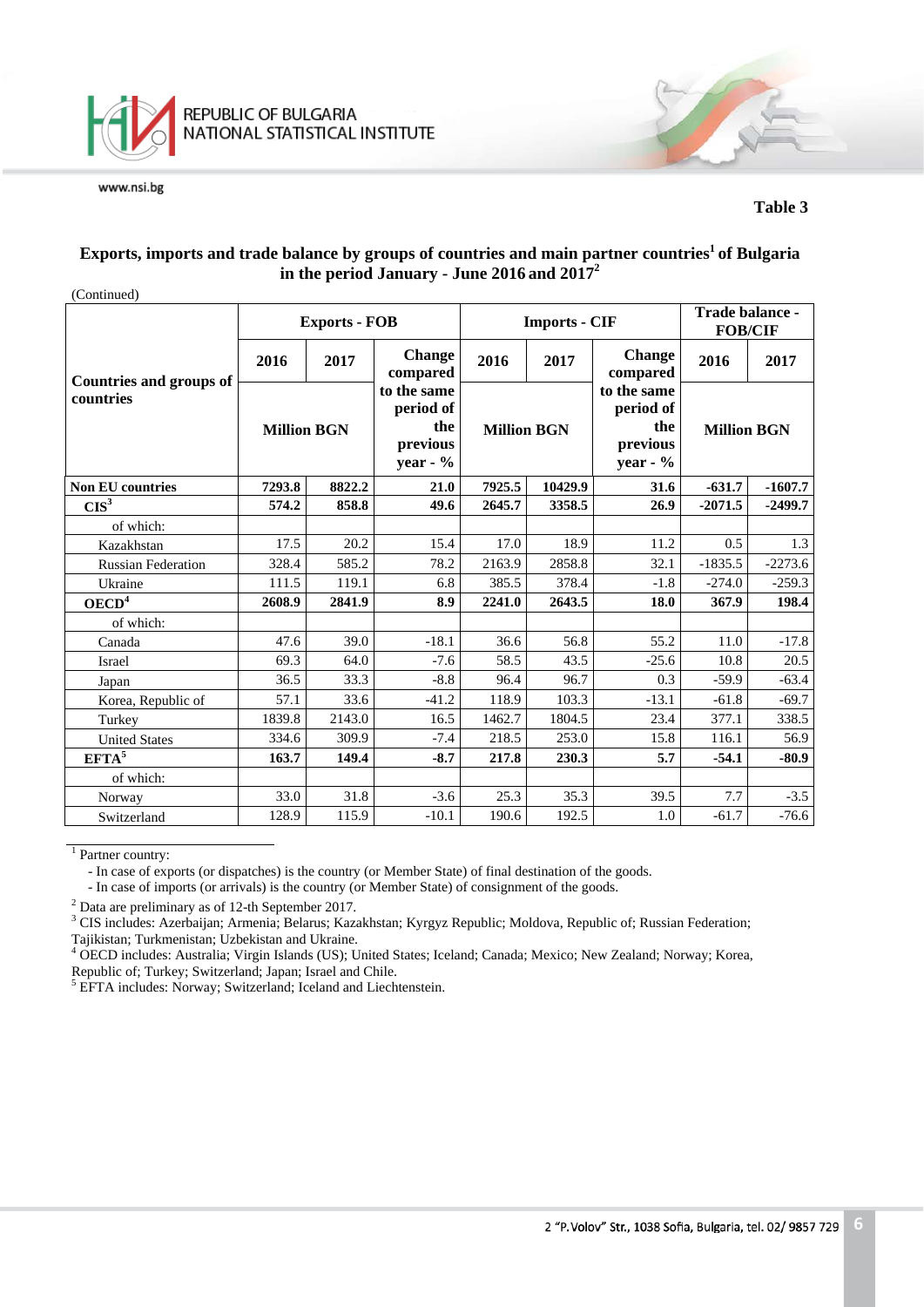

### **Table 3**

# **Exports, imports and trade balance by groups of countries and main partner countries<sup>1</sup> of Bulgaria in the period January - June 2016 and 2017<sup>2</sup>**

| (Continued and end)            |                    |                      |                                                           |                    |                      |                                                           |                                   |          |  |  |
|--------------------------------|--------------------|----------------------|-----------------------------------------------------------|--------------------|----------------------|-----------------------------------------------------------|-----------------------------------|----------|--|--|
|                                |                    | <b>Exports - FOB</b> |                                                           |                    | <b>Imports - CIF</b> |                                                           | Trade balance -<br><b>FOB/CIF</b> |          |  |  |
| <b>Countries and groups of</b> | 2016               | 2017                 | <b>Change</b><br>compared                                 | 2016               | 2017                 | <b>Change</b><br>compared                                 | 2016                              | 2017     |  |  |
| countries                      | <b>Million BGN</b> |                      | to the same<br>period of<br>the<br>previous<br>year - $%$ | <b>Million BGN</b> |                      | to the same<br>period of<br>the<br>previous<br>year - $%$ | <b>Million BGN</b>                |          |  |  |
| <b>Countries not included</b>  |                    |                      |                                                           |                    |                      |                                                           |                                   |          |  |  |
| in the upper groups            |                    |                      |                                                           |                    |                      |                                                           |                                   |          |  |  |
| Albania                        | 54.7               | 69.3                 | 26.7                                                      | 11.8               | 16.3                 | 38.1                                                      | 42.9                              | 53.0     |  |  |
| Bosnia and Herzegovina         | 63.4               | 70.2                 | 10.7                                                      | 34.7               | 40.0                 | 15.3                                                      | 28.7                              | 30.2     |  |  |
| <b>Brazil</b>                  | 33.8               | 28.2                 | $-16.6$                                                   | 30.8               | 20.4                 | $-33.8$                                                   | 3.0                               | 7.8      |  |  |
| China                          | 422.2              | 609.1                | 44.3                                                      | 947.6              | 1086.1               | 14.6                                                      | $-525.4$                          | $-477.0$ |  |  |
| Egypt                          | 184.8              | 400.5                | 116.7                                                     | 215.7              | 561.8                | 160.5                                                     | $-30.9$                           | $-161.3$ |  |  |
| Former Yugoslav                |                    |                      |                                                           |                    |                      |                                                           |                                   |          |  |  |
| Republic of Macedonia          | 384.2              | 382.0                | $-0.6$                                                    | 235.7              | 292.4                | 24.1                                                      | 148.5                             | 89.6     |  |  |
| Georgia                        | 125.5              | 141.4                | 12.7                                                      | 101.6              | 286.1                | 181.6                                                     | 23.9                              | $-144.7$ |  |  |
| India                          | 63.2               | 120.1                | 90.0                                                      | 113.4              | 135.2                | 19.2                                                      | $-50.2$                           | $-15.1$  |  |  |
| Indonesia                      | 29.7               | 24.0                 | $-19.2$                                                   | 32.2               | 41.8                 | 29.8                                                      | $-2.5$                            | $-17.8$  |  |  |
| Iran, Islamic Republic of      | 49.3               | 70.0                 | 42.0                                                      | 26.5               | 74.8                 | 182.3                                                     | 22.8                              | $-4.8$   |  |  |
| Peru                           | 5.3                | 10.8                 | 103.8                                                     | 23.1               | 23.5                 | 1.7                                                       | $-17.8$                           | $-12.7$  |  |  |
| Serbia                         | 353.8              | 429.5                | 21.4                                                      | 350.4              | 583.8                | 66.6                                                      | 3.4                               | $-154.3$ |  |  |
| Singapore                      | 116.4              | 179.3                | 54.0                                                      | 24.4               | 32.3                 | 32.4                                                      | 92.0                              | 147.0    |  |  |
| South Africa                   | 58.1               | 39.5                 | $-32.0$                                                   | 17.4               | 39.4                 | 126.4                                                     | 40.7                              | 0.1      |  |  |
| Syrian Arab Republic           | 20.5               | 28.5                 | 39.0                                                      | 1.4                | 0.1                  | $-92.9$                                                   | 19.1                              | 28.4     |  |  |
| Taiwan                         | 23.7               | 22.2                 | $-6.3$                                                    | 98.3               | 101.7                | 3.5                                                       | $-74.6$                           | $-79.5$  |  |  |
| <b>United Arab Emirates</b>    | 171.7              | 180.1                | 4.9                                                       | 21.0               | 29.0                 | 38.1                                                      | 150.7                             | 151.1    |  |  |
| Viet Nam                       | 38.4               | 24.6                 | $-35.9$                                                   | 38.2               | 42.9                 | 12.3                                                      | 0.2                               | $-18.3$  |  |  |

<sup>1</sup> Partner country:

- In case of exports (or dispatches) is the country (or Member State) of final destination of the goods.

- In case of imports (or arrivals) is the country (or Member State) of consignment of the goods.

<sup>2</sup> Data are preliminary as of 12-th September 2017.

'x' - category not applicable.

'0' - figure less than half the unit used.